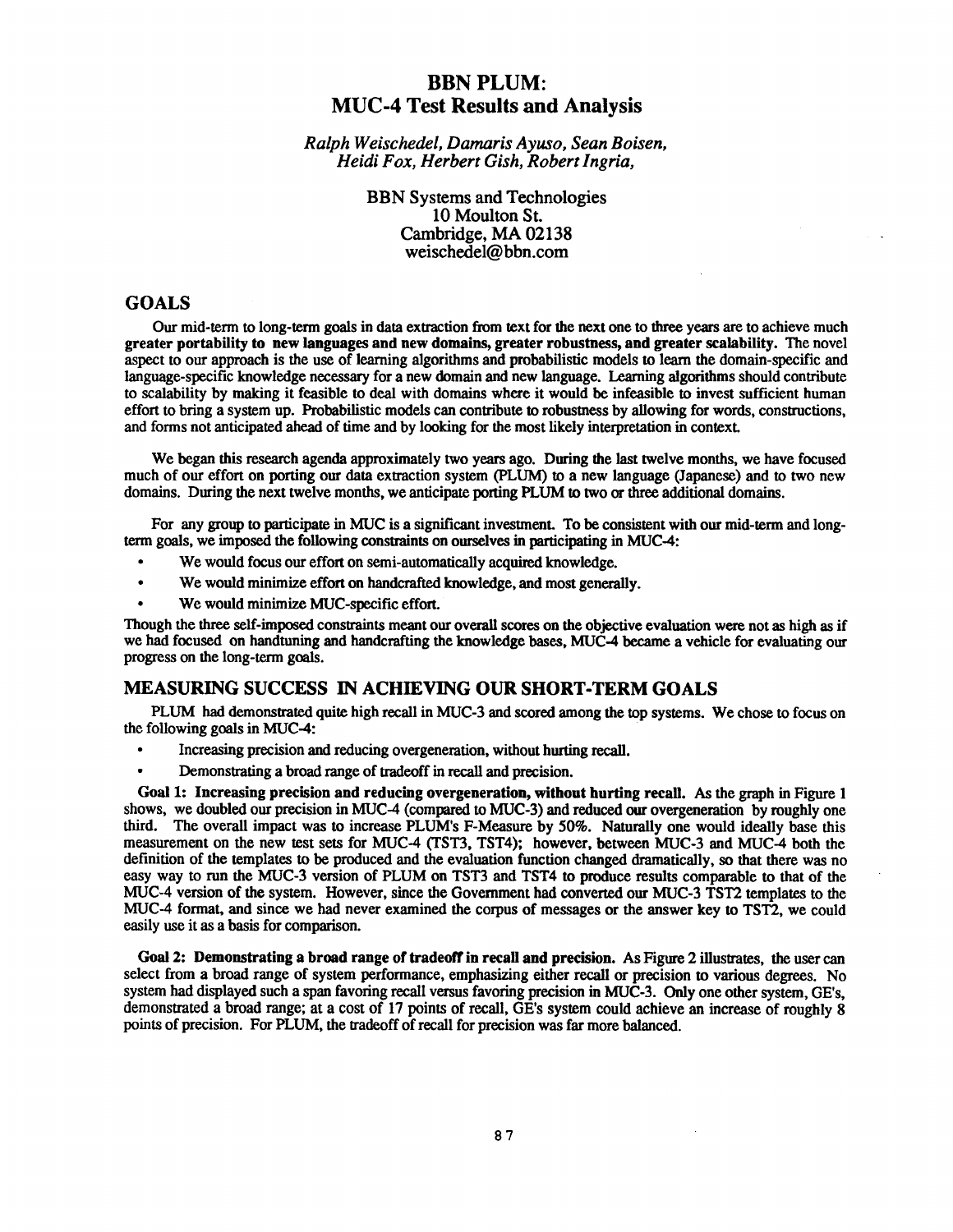

**Figure 1: PLUM's precision was doubled; overgeneration was cut by 1/3; overall performance (F-Measure ) increased 50%; all without hurting recall.**



**Figure 2: By varying parameters, a wide range of recall and precision can be obtained .**

**Two independent parameters primarily contributed to this : a discrete parameter controlling how aggressively o r** conservatively two descriptions are fused into a single view of the same event, and a continuously variable threshold **on a classification algorithm predicting whether a paragraph is relevant or irrelevant (with respect to reporting any terrorist incident). Together, these two parameters offer a user the ability to turn a knob to emphasize recall or precision based on their application preference .**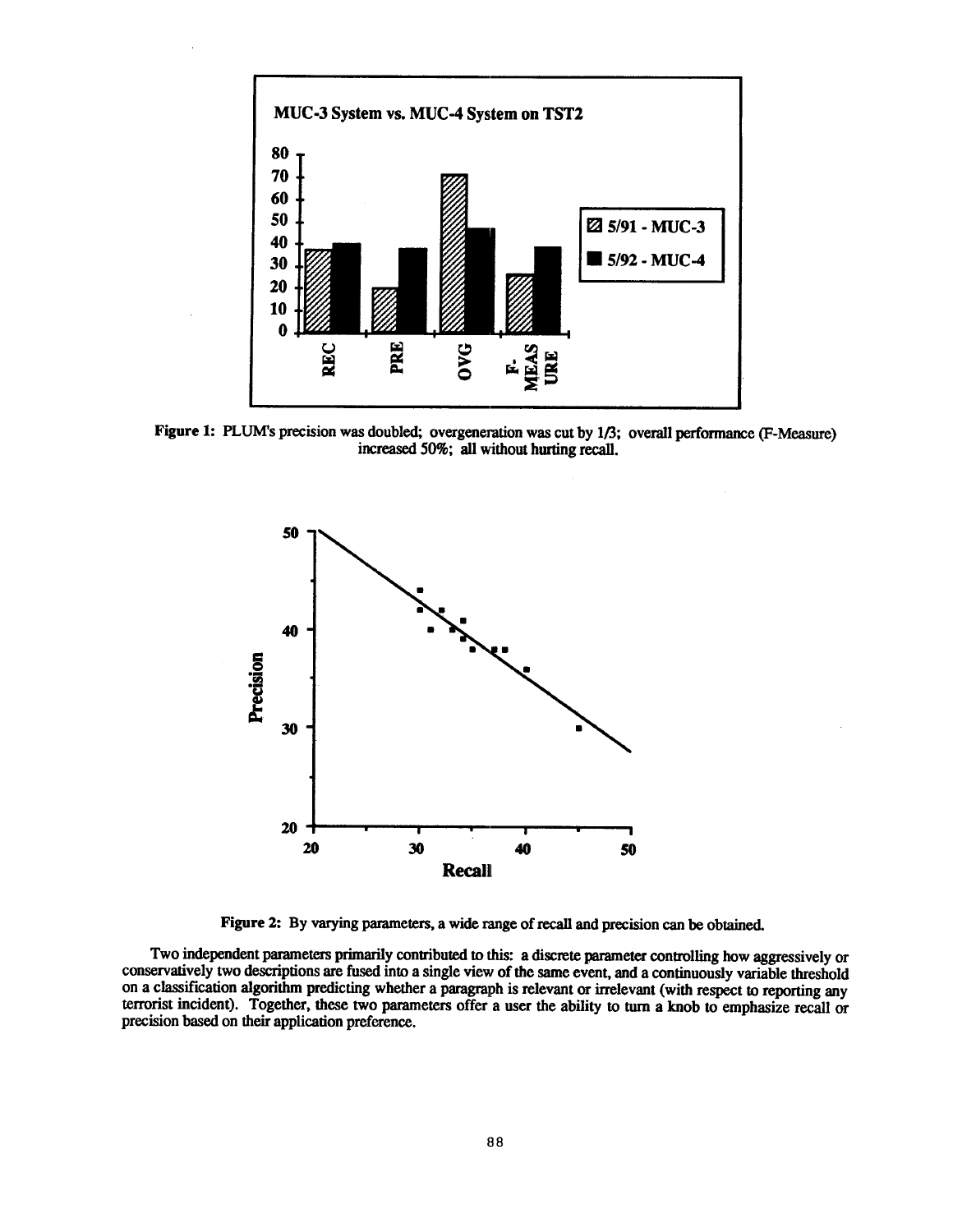## **KEY SYSTEM FEATURES**

Two design features stand out in our minds: partial understanding and statistical language modeling . By *partial understanding* we mean that the parser and grammar are designed to find analyses for a non-overlapping sequence of fragments. When cases of permanent, predictable ambiguity arise, such as a prepositional phrase that can be attached in multiple ways, or most conjoined phrases, the parser finishes the analysis of the current fragment, and begins the analysis of a new fragment. Therefore, the entities mentioned and some relations between them are processed in every sentence, whether syntactically ill-formed, complex, novel, or straightforward . Furthermore, this parsing is done using essentially domain-independent syntactic information. The semantic interpreter and the rest of the system in turn do not assume having complete **understanding.**

The second key feature is **the use** of *statistical algorithms to guide processing .* Determining the part of speec h **of highly ambiguous words is done by well-known Markov modeling techniques. To improve the recognition of** Latin American names, we employed a statistically derived five-gram (five letter) model of words of Spanish origin and a similar five-gram model of English words . This model was integrated into the **part-of-speech** tagger.

Another usage of statistical algorithms was a statistical **induction** algorithm to learn case frames for verbs from examples. This **saved substantial** effort **compared** to **building the** case **frames by hand.** The **algorithm and** empirical **results are described in [3].**



Figure 3: Impact of Paragraph classifier on recall and precision in the ALL TEMPLATES row.

The statistical methods mentioned above were already available and used in the MUC-3 version of PLUM . A new statistical algorithm employed in MUC-4 is a classification algorithm that **automatically** learns features to discriminate among classes. Given a list of relevant paragraphs and a list of irrelevant ones (made available by New Mexico State University), we employed a chi square measurement to determine word stems **(though** other features could be used as well) whose presence or absence in text is significantly correlated with the text being relevant (or irrelevant). Given that ordering, the user must select how many features to use . At runtime, the classifier sums the logarithm of the odds that the paragraph is relevant given the presence of the features. If the sum exceeds a userspecified threshold, the paragraph is considered relevant. If the classifier predicts that the paragraph is relevant, then events found in the paragraph can be used to generate templates; if not, terrorist events that would otherwise have been produced from that paragraph are blocked. The performance of the overall system, given various thresholds of the text classifier, is shown in Figure 3.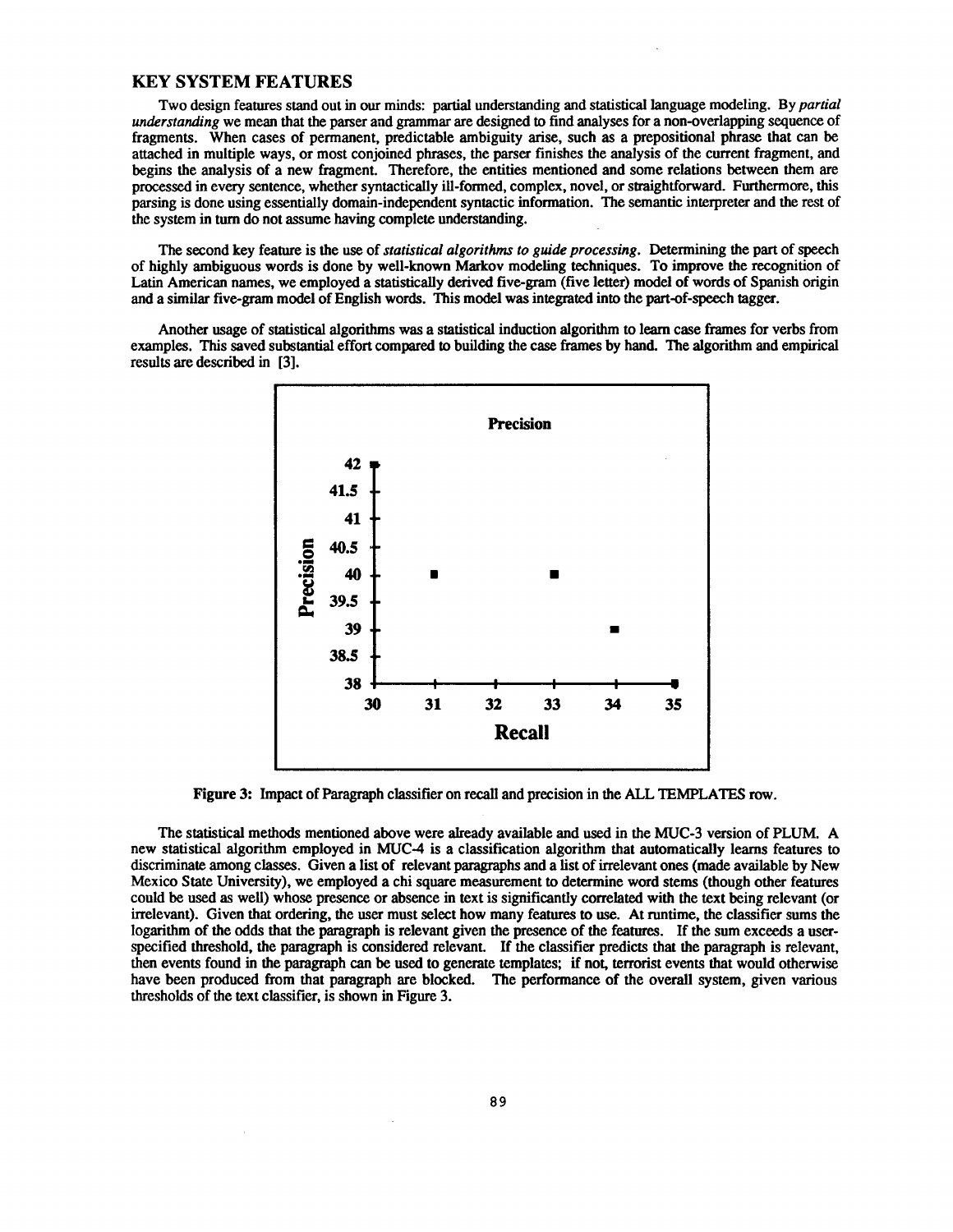A more detailed description of the system components, their **individual outputs, and** their knowledge bases is presented in Ayuso et al., [1]. We expect the **particular implementations** to **change and improve substantially** during the next three years of research and development.

### **RESULTS**

Appendix G lists detailed test scores. A number of systems performed better on TST4 than on TST3, and some performed significantly worse on TST4 than TST3. The results on the two test sets were so disparate for PLUM that we decided to look into the causes of the abnormally low recall of PLUM on TST3. As table 1 shows, the following properties of TST3 stand in stark contrast with TST4, TST1" **and** the 1300 message **development** corpus:

- The percentage of relevant articles was **abnormally** high for TST3.
- The **density** of templates **produced, i.e.,** the **number** of templates per 100 messages was **abnormally** high, **roughly** *50%* **higher** than the 1300 message **development** set, TST1, and TST4 .
- The **density** of **human** targets **produced, i.e.,** the **number** of **human** target slot fills per 100 messages, was abnormally high, roughly double the number in TST1, TST4, or the **development** corpus.

|                  | <b>Relevant</b><br><b>Messages</b> | <b>Irrelevant</b><br><b>Messages</b> | <b>Marginal</b><br><b>Messages</b> | Required<br><b>Templates</b><br>per 100<br><b>Messages</b> | <b>Optional</b><br><b>Templates</b><br>per 100<br><b>Messages</b> | Human<br><b>Targets</b><br>per 100<br><b>Messages</b> |
|------------------|------------------------------------|--------------------------------------|------------------------------------|------------------------------------------------------------|-------------------------------------------------------------------|-------------------------------------------------------|
| <b>TST3</b>      | 65%                                | 31%                                  | 4%                                 | 119                                                        | 17                                                                | 162                                                   |
| TST <sub>4</sub> | 48%                                | 45%                                  | 7%                                 | 73                                                         | 5                                                                 | 84                                                    |
| DEV 0001-1300    | 42%                                | 50%                                  | 8%                                 | 71                                                         | 11                                                                | 93                                                    |
| TST <sub>1</sub> | 55%                                | 50%                                  | 5%                                 | 88                                                         | 7                                                                 | 84                                                    |
| TST <sub>2</sub> | 57%                                | 35%                                  | 8%                                 | 100                                                        | 28                                                                | 151                                                   |

**Table 1: Based on this comparison of development messages and four test sets, TST4 is a more** representative of the MUC-4 **domain than** TST3.

Taken **together,** the first two **observations above** suggest the **following:**

**Systems tuned to overgenerate (i .e., produce a high percentage of templates, what Hirschman labels the "lazy merge problem" in this volume) should perform significantl y better on TST3 than TST4.**

The **observations above** suggest, in part, why PLUM's recall for TST3 was **abnormally** low:

- PLUM's merging algorithm is under user-control, and was set to avoid overgeneration, therefore yielding worse performance on TST3 than on TST4.
- A large **number** of **human** targets exercise two **known weaknesses** of the MUC-4 **version** of PLUM: (1) known, temporary grammar problems and (2) a challenge for discourse processing to be able to collect targets across sentences.
- A **bug** in the official scoring program was **encountered** for TST3, but not for TST4 . If this **bug** is corrected, we estimate it **would improve** PLUM's scores by at least one **point** in recall, at least one **point in** precision, and at least two **points** in **overgeneration.** (That clearly is **not** sufficient to **fully account** for the **discrepancy in** performance on TST3 and TST4.)

One other point confirming the normalcy of TST4, contrasted with the **abnormal** characteristics of TST3, can be seen in PLUM's performance under various settings. Prior to the test, we ran PLUM with numerous parameter settings on TST1, TST2, **and** one set of 100 messages from the **development** set. This predicted the setting that **would** maximize the F-Measure, **or come indistinguishably** close **to the** maximum F-measure. **That** prediction **proved** correct **(consistent)** with TST4, **but** was 2 points under the maximum **actually** achieved for TST3 via one of our optional runs.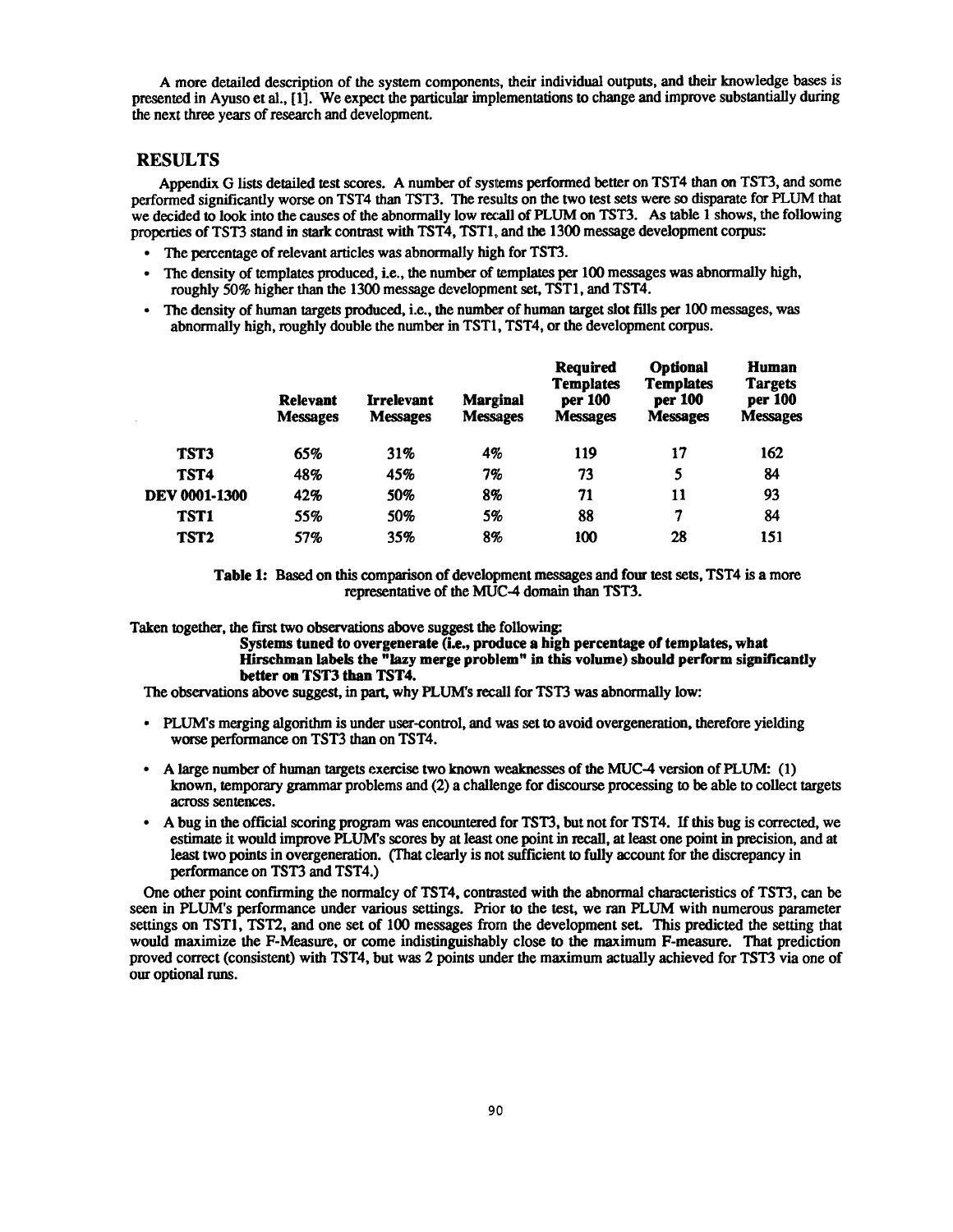### **Table 2:** A **summary** of scores on TST3 **and** TST4.

**precision)**

**Required Run on TST3 (settings favor precision) Optional Run on TST3 (settings favor recall)**

| <b>SLOT</b>             | REC   | <b>PRE</b> | <b>OVG</b>      | <b>SLOT</b>              | <b>REC</b> | <b>PRE</b> | <b>OVG</b>      |
|-------------------------|-------|------------|-----------------|--------------------------|------------|------------|-----------------|
| <b>MATCHED/MISSING</b>  | 30    | 69         | 10              | <b>MATCHED/MISSING</b>   | 49         | 72         | 9               |
| <b>MATCHED/SPURIOUS</b> | 51    | 44         | 43              | <b>MATCHED/SPURIOUS</b>  | 55         | 28         | 64              |
| <b>MATCHED ONLY</b>     | 51    | 69         | 10              | <b>MATCHED ONLY</b>      | 55         | 72         | 9               |
| <b>ALL TEMPLATES</b>    | 30    | 44         | 43              | <b>ALL TEMPLATES</b>     | 49         | 28         | 64              |
| <b>SET FILLS ONLY</b>   | 33    | 71         | 14              | <b>SET FILLS ONLY</b>    | 52         | 75         | 9               |
| STRING FILLS ONLY       | 23    | 64         | 12              | <b>STRING FILLS ONLY</b> | 43         | 70         | 15              |
| <b>TEXT FILTERING</b>   | 83    | 87         | 13              | <b>TEXT FILTERING</b>    | 90         | 67         | 51              |
|                         | P&R   | $2P\&R$    | <b>P&amp;2R</b> |                          | P&R        | 2P&R       | <b>P&amp;2R</b> |
| <b>F-MEASURES</b>       | 35.68 | 40.24      | 32.04           | <b>F-MEASURES</b>        | 35.64      | 30.62      | 42.61           |

| 86 V I                  | rec            | .       |                 | 9.VI                     | лw    | .     | vvu             |
|-------------------------|----------------|---------|-----------------|--------------------------|-------|-------|-----------------|
| <b>MATCHED/MISSING</b>  | 30             | 69      | 10              | <b>MATCHED/MISSING</b>   | 49    | 72    | 9               |
| <b>MATCHED/SPURIOUS</b> | 51             | 44      | 43              | <b>MATCHED/SPURIOUS</b>  | 55    | 28    | 64              |
| <b>MATCHED ONLY</b>     | 51             | 69      | 10              | <b>MATCHED ONLY</b>      | 55    | 72    | 9               |
| <b>ALL TEMPLATES</b>    | 30             | 44      | 43              | <b>ALL TEMPLATES</b>     | 49    | 28    | 64              |
| <b>SET FILLS ONLY</b>   | 33             | 71      | 14              | <b>SET FILLS ONLY</b>    | 52    | 75    | 9               |
| STRING FILLS ONLY       | 23             | 64      | 12              | <b>STRING FILLS ONLY</b> | 43    | 70    | 15              |
| <b>TEXT FILTERING</b>   | 83             | 87      | 13              | <b>TEXT FILTERING</b>    | 90    | 67    | 51              |
|                         | <b>P&amp;R</b> | $2P\&R$ | <b>P&amp;2R</b> |                          | P&R   | 2P&R  | <b>P&amp;2R</b> |
| <b>F-MEASURES</b>       | 35.68          | 40.24   | 32.04           | <b>F-MEASURES</b>        | 35.64 | 30.62 | 42.61           |
|                         |                |         |                 |                          |       |       |                 |

## **Optional Run on TST3 (settings maximize F- TST3 and TST4 Combined (settings favor measure)**

| <b>REC</b> | <b>PRE</b> | <b>OVG</b>      | <b>SLOT</b>              | REC            | <b>PRE</b> | OVG.  |
|------------|------------|-----------------|--------------------------|----------------|------------|-------|
| 38         | 69         | 10              | <b>MATCHED/MISSING</b>   | 35%            | 71%        | 9%    |
| 52         | 38         | 50              | <b>MATCHED/SPURIOUS</b>  | 52%            | 44%        | 44%   |
| 52         | 69         | 10              | <b>MATCHED ONLY</b>      | 52%            | 71%        | 9%    |
| 38         | 38         | 50              | <b>ALL TEMPLATES</b>     | 35%            | 44%        | 44%   |
| 40         | 70         | 12              | <b>SET FILLS ONLY</b>    | 37%            | 73%        | 11%   |
| 30         | 64         | 15              | <b>STRING FILLS ONLY</b> | 29%            | 68%        | 12%   |
| 98         | 80         | 20              | <b>TEXT FILTERING</b>    | 83%            | 81%        | 19%   |
| P&R        | 2 P&R      | <b>P&amp;2R</b> |                          | <b>P&amp;R</b> | 2 P&R      | P&2R  |
| 38.00      | 38.00      | 38.00           | <b>F-MEASURES</b>        | 38.74          | 41.76      | 36.13 |
|            |            |                 |                          |                |            |       |

| 38    | 69    | 10    | <b>MATCHED/MISSING</b>   | 35%   | 71%   | 9%    |
|-------|-------|-------|--------------------------|-------|-------|-------|
| 52    | 38    | 50    | <b>MATCHED/SPURIOUS</b>  | 52%   | 44%   | 44%   |
| 52    | 69    | 10    | <b>MATCHED ONLY</b>      | 52%   | 71%   | 9%    |
| 38    | 38    | 50    | <b>ALL TEMPLATES</b>     | 35%   | 44%   | 44%   |
| 40    | 70    | 12    | <b>SET FILLS ONLY</b>    | 37%   | 73%   | 11%   |
| 30    | 64    | 15    | <b>STRING FILLS ONLY</b> | 29%   | 68%   | 12%   |
| 98    | 80    | 20    | <b>TEXT FILTERING</b>    | 83%   | 81%   | 19%   |
| P&R   | 2 P&R | P&2R  |                          | P&R   | 2 P&R | P&2R  |
| 38.00 | 38.00 | 38.00 | <b>F-MEASURES</b>        | 38.74 | 41.76 | 36.13 |

**SLOT REC PRE OVG**

### **Required Run on TST4 (settings favor precision)**

| <b>SLOT</b>              | REC   | PRE   | ovg   |
|--------------------------|-------|-------|-------|
| MATCHED/MISSING          | 40    | 72    | 8     |
| <b>MATCHED/SPURIOUS</b>  | 53    | 42    | 47    |
| <b>MATCHED ONLY</b>      | 53    | 72    | 8     |
| <b>ALL TEMPLATES</b>     | 40    | 42    | 47    |
| <b>SET FILLS ONLY</b>    | 42    | 75    | 9     |
| <b>STRING FILLS ONLY</b> | 36    | 72    | 12    |
| <b>TEXT FILTERING</b>    | 82    | 71    | 29    |
|                          | P&R   | 2 P&R | P&2R  |
| <b>F-MEASURES</b>        | 40.98 | 41.58 | 40.38 |

Table 2 summarizes PLUM's performance on TST3 where precision is maximized (the required run), where recall is maximized, and where F is maximized. It also lists the required run for TST4. In addition, since TST3 and TST4 were so **disparate** in character, we computed the score of PLUM if TST3 **and** TST4 together **constituted** the test.

### **EFFORT SPENT**

We estimate that 4 person months specific to MUC-4 went into our effort. These were spent approximately as follows: domain-dependent lexical additions, 0.5 person months; grammar, 0.5 person months; semantic rules, 0.75 person months; discourse, 1.0 person months; backend, 0.75 person months; **and overhead** (evaluation, fulfilling requirements, etc.), 0.5 person months.

## **TRAINING DATA AND TECHNIQUES**

The 1300 messages of the development corpus were used at various levels as training data. PLUM was run over all 1300 messages to detect, debug, and correct any causes of system breaks . The perpetrator organization slot for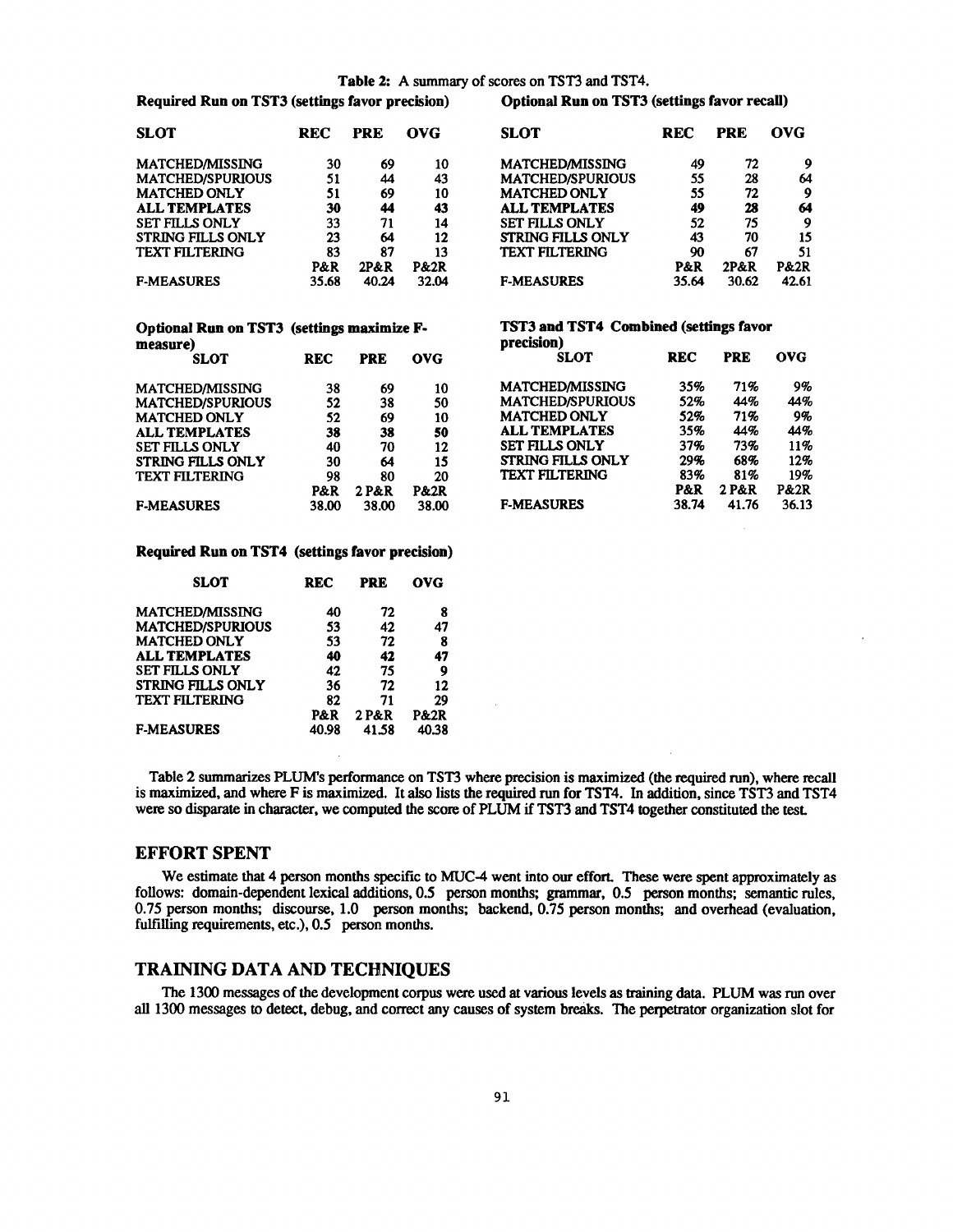all 1300 messages was used to quickly add names to the **domain-dependent** lexicon . After running our part-ofspeech tagger (POST) over the development corpus, the statistical algorithm for predicting words of Spanish origin was run over the list of **previously unknown** words. Those predicted as **Spanish** in **origin** were then reviewed manually to add Spanish names to the lexicon.

A subset of the **development** set was used more **intensively** as **training** data . **Approximately** 95,000 words of text (about 20% of the development corpus) was tagged by the University of Pennsylvania as to part of speech and labelled as to syntactic structure as part of the **DARPA-funded** TREEBANK project. The bracketed text first provided us with a **frequency-ranked** list of **head verbs, head nouns, and nominal compounds .** For each of these we added a pointer to the domain model element that is the most specific super-concept containing all things denoted by the verb, noun, or nominal **compound.** As mentioned earlier, the TREEBANK data was then used with the lexical relation to the domain model to hypothesize case frames for verbs. The automatically hypothesized verb case frames were then reviewed manually and added to the lexicon. This is detailed in [3].

The 100 messages of TST1 and TST2 were used as blind test sets to measure our progress at least once a week. **Throughout,** we only **looked** at the **summary output from** the scoring procedure, rather than **adding** to the lexicon or debugging the system based on particular messages.

The **training mentioned above** had **already been used** in **preparing** for MUC-3, with the **obvious** exception that TST2 was not available in preparation for MUC-3 . What we added in MUC-4 was training regarding the **relevance/irrelevance** of paragraphs. We tried training at the article level; however, the fact that an article could b e mostly irrelevant except for a single paragraph mentioning a terrorist incident made the training much less effective than training based on labelling individual paragraphs as irrelevant.

## **CONCLUSIONS**

**Successes. Though the structure of PLUM did not change radically between MUC-3 and MUC-4, the one ne w component, a statistically based text classification algorithm, was quite successful . It was trained fully automatically . Once the system is trained on sets of text representing the various classes, such as relevant paragraphs versus irrelevant paragraphs for the MUC domain, the user need do only two things : select a cutoff for** words to be used for each class in the log probability model and set a continuous variable which serves as the **threshold for inclusion in a given class. The result was a significant, continuous tradeoff in recall versus precision .**

**A second new success in our experience this year was the heuristic for when to merge (fuse) two descriptions into a single event representation. Many of the heuristics do not require domain-specific knowledge . The heuristi c was not knowledge-intensive, yet significantly reduced overgeneration, while increasing precision .**

These **two** heuristics **together enabled us to double precision and** reduce **overgeneration by one** third, **thus** effecting **an** overall **improvement in** performance (F-measure) **by** 50% **compared to** the MUC-3 version of PLUM.

**What Limited Success. Having an investment in the terrorist domain and FBIS corpus inhibited significan t changes that** we **might** otherwise **have** made, **such** as (1) **moving away** from a **purely** deterministic parser (i .e., **a** beam search of width one) to a more general **probabilistically** controlled beam search, (2) moving from the present semantic interpreter to a more declarative one, **and** (3) replacing the MUC backend with a general purpose one driven by knowledge bases derived in part from training data.

**Improvements Desired.** Improving syntactic coverage is a priority. Increased coverage normally leads to greater perceived **ambiguity** in the system; we hope to counter that **through probabilistic** models. A second priority is improving coverage of the discourse component. The template **generator** today is based on handcrafted rules of thumb. Within the next year we hope to **develop** and test **an acquisition algorithm** that **would** acquire most of the rules from examples in a new domain. Lastly, **though** the classification algorithm was a pleasant success, we believe an even more accurate classifier is possible .

**Lessons Learned.** There are several lessons we believe we learned this year:

**<sup>1</sup> . Automatic training and acquisition of knowledge bases can yield relatively good performance at reduce d** labor. Suppose one plots F-measure on TST3 and TST4 together against total effort in MUC-3 and MUC-4 together. PLUM achieved high performance with very little labor (7 **person-months** in MUC-4 and MUC-3 combined). Of the top eight sites in MUC-4, compared to our effort, one group **put** in at least 50% more effort than we did; all other groups put in **roughly** 2-6 times the effort in MUC-3 and MUC-4 combined .